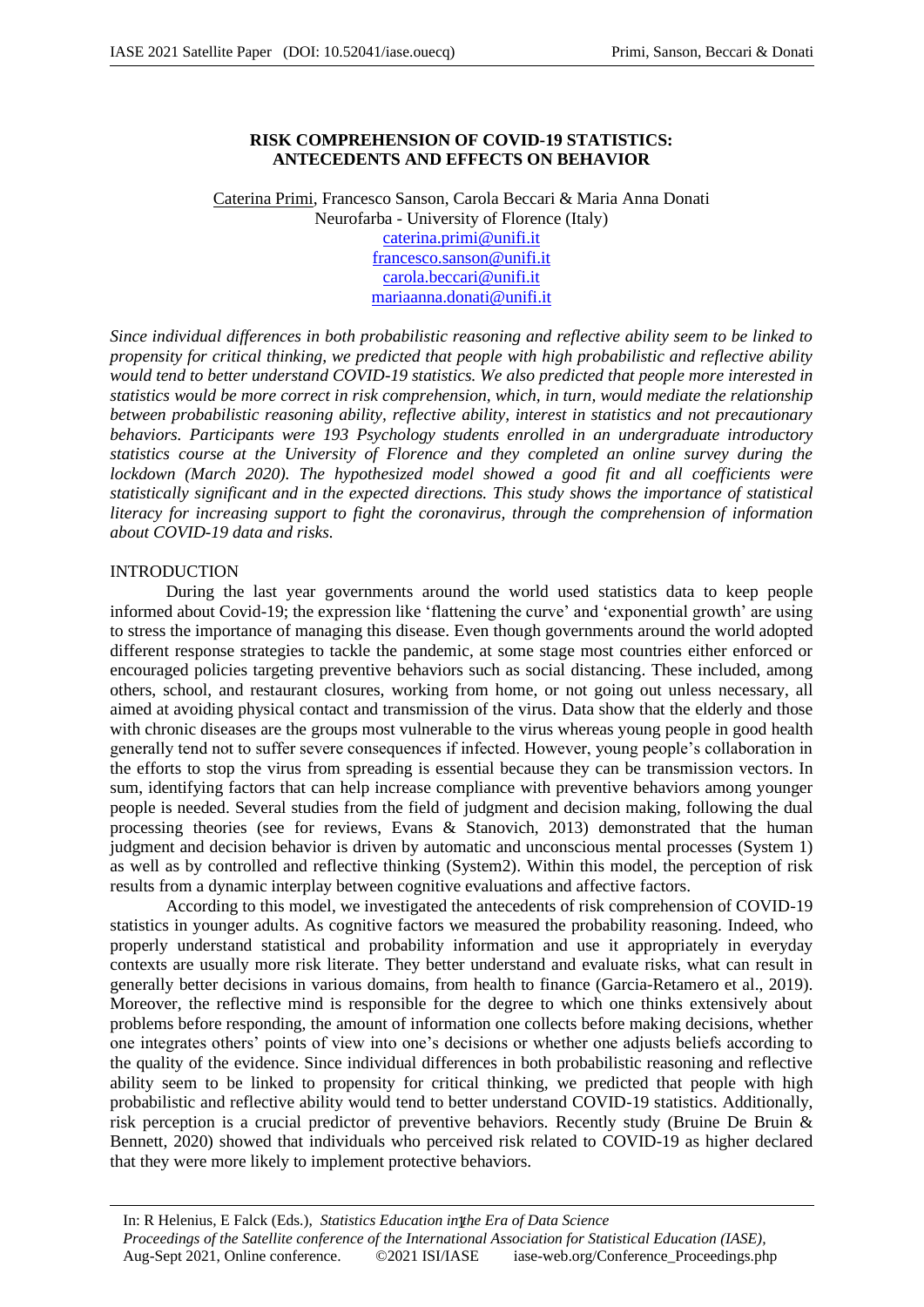In sum we predicted that risk comprehension would mediate the relationship between probabilistic reasoning ability, reflective ability, interest in statistics and not precautionary behaviors.

# **METHODS**

# *Participants*

Participants were 193 Psychology students  $(83\%$  female; mean age = 20.66; SD = 3.97) enrolled in an undergraduate introductory statistics course at the University of Florence (Italy). For the pandemic the course was online, and it ran for ten weeks. During each class some theoretical issues were introduced followed by exercises using either paper-and-pencil procedure and computer package (*Jasp*). The course is one of the compulsory courses of the first year. All students participated on a voluntary basis after they were given information about the general aim of the investigation. *Measures and Procedure*

- The *Probabilistic Reasoning Scale (PRS-B;* Primi et al., 2019) consists of 9 multiple-choice questions. The items include questions about simple, conditional, and conjunct probabilities, and the numerical data are presented in frequencies or percentages. A single composite score, based on the sum of correct responses, was calculated.
- *Cognitive Reflection Test* (*CRT–L*; Primi et al., 2016) is an extended version of the CRT (Frederick, 2005) that consists of six questions. Although the questions are open-ended, almost all participants produce either the correct response or a typical incorrect (i.e., heuristic) response. A single composite score was computed based on the sum of correct responses.
- The *Interest* subscale of the *Survey of Attitude towards Statistics* (SATS-36; Schau, 2003) is one of the subscales of the instrument measuring the six components of attitude toward statistics. The specific subscale consists of 4 Likert-type items using a 7-point scale ranging from *strongly disagree* to *strongly agree*. A single composite score was computed based on the sum of the responses, with higher ratings representing more positive interest.
- The *Statistics Risk Comprehension Scale-Covid 19* (*SRCS-Covid 19*) was developed for the purpose of this study. In detail, we constructed a scale aimed at investigating people's understanding of the statistics about the epidemiological situation regarding the COVID-19 epidemic that was spreading in Italy. Eight multiple-choice items with three response options (among which only one was the correct one) were created with the aim of covering the most debated issues in the Italian mass media concerning the COVID-19 at that time (e.g., cases of infections, dead cases out of infections, prevalence rates of positive COVID-19 tests). A single composite score, based on the sum of correct responses, was calculated. An example of item is: "*On 19 March 2020, in Italy there are about 40,000 infections and about 33,000 people who are still positive for the virus. This means that: a) As of that date, there are about 73,000 cases of infections; b) As of that date, there are about 7,000 cases between deceased and recovered; c) As of that date, there are about 7,000 cases of healed*".
- To investigate not precautionary behaviors, put in place during the lockdown period, we developed a brief questionnaire through which participants were asked to indicate whether they had or not carried out the listed behaviors. Behaviors were defined as not precautionary based on the restrictions imposed by Italian government. An example of not precautionary behavior was "*Take a walk with some friends*". To obtain a measure of not precautionary behaviors, a total score was computed by summing responses given to the items investigating those kinds of behaviors.

Participants completed an online survey on April 2020, during the first Italian lockdown, in the fifth week of the course. At the moment of the survey, only descriptive statistics was done. After giving the informed consent, each scale was briefly introduced, and instructions for completion were given. All participants completed the *PRS-B*, *CRT – L, Interest* subscale of the *SATS-36*, *SRCS-Covid 19* and the scale investigating not precautionary behaviors during the Covid 19 lockdown period. Time administration was about 40 min.

# RESULTS

Preliminary, we measured the correlations among the total score at the *Statistic Risk Comprehension*-*Covid 19* (*SRCS-Covid 19)* and the scores relative to all the other variables measured.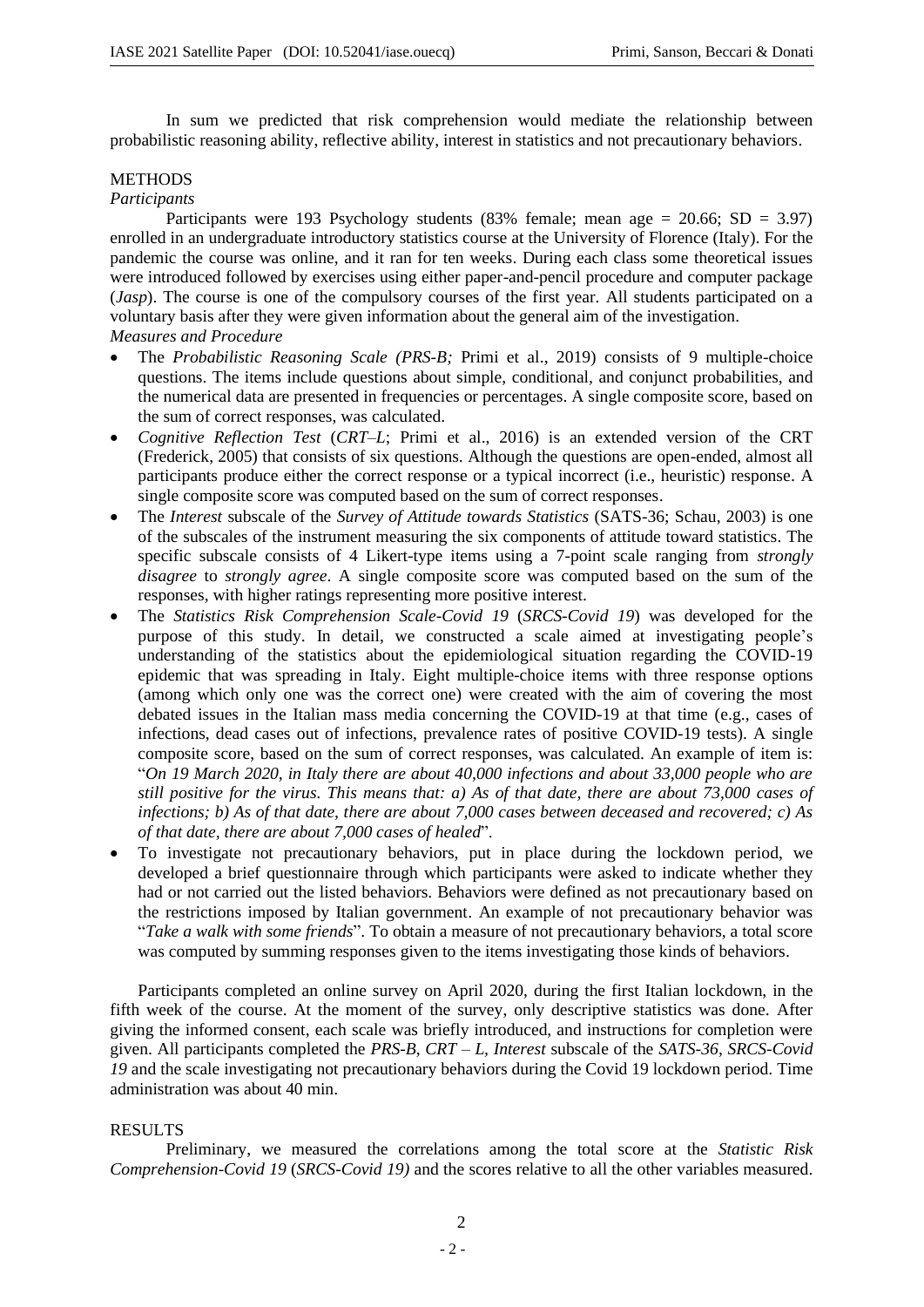As expected, the *SRCS-Covid 19* score significantly and positively correlated with probabilistic reasoning ability, reflective ability, and interest in statistics. It was also significantly and negatively correlated with the number of not precautionary behaviors. Moreover, probabilistic reasoning ability, reflective ability, and statistics interest were significantly and positively inter-related (Table 1).

| Variables |                                        |         |         |         | 4.     |     |
|-----------|----------------------------------------|---------|---------|---------|--------|-----|
| 1.        | Covid 19 Statistics Risk Comprehension |         |         |         |        |     |
| 2.        | Probabilistic Reasoning Ability        | $30***$ |         |         |        |     |
| 3.        | Reflective Ability                     | $33***$ | $40***$ |         |        |     |
| 4.        | <b>Interest in Statistics</b>          | $27***$ | $.17*$  | $24**$  |        |     |
| 5.        | Not precautionary behaviors during the | $-19*$  | $-.13#$ | $-22**$ | $-.02$ |     |
|           | Covid 19 lockdown                      |         |         |         |        |     |
|           | M                                      | 5.18    | 7.92    | 3.48    | 20.93  | .69 |
|           | SD                                     | 1.40    | 1.36    | 1.82    | 5.15   | .90 |

Table 1. Correlations, means, and standard deviations for the variables investigated in the study

\**p*<.05,\*\* *p*<.01,\*\*\* *p*<.001, #*p*=.08

To investigate our hypothesis on the mechanisms underlying the relationships among these variables, we conducted a path analysis employing the maximum likelihood (ML) method. The model included probabilistic reasoning ability, reflective ability, and statistics interest as COVID-19 statistics risk comprehension's antecedents (positively related to each other), and this variable was hypothesized as the intermediary variable (mediator) between its antecedents and the dependent variable, that was conceptualized as not precautionary behaviors during the COVID-19 lockdown. The presence of the mediated effect was investigated through the test of indirect effects. The Bootstrap confidence interval method is used to define the confidence intervals for indirect effects (MacKinnon et al., 2004). In mediation analysis, bootstrapping is used to generate an empirically derived representation of the sampling distribution of the indirect effect, and this empirical representation is used for the construction of a confidence interval for the indirect effect. The 90% bias-corrected confidence interval percentile method was implemented, using 2,000 bootstrap samples. Confidence intervals for the indirect effects which do not contain 0 are considered as indicative of significant indirect effects, thus meaning the presence of a mediated effect. Several goodness-of-fit indices were used to test the adequacy of the model: Comparative Fit Index (CFI), the Tucker-Lewis Index (TLI) and the Root Mean Square Error of Approximation (RMSEA) (Schermelleh-Engel, Mossbrugger, & Muller, 2003). CFI and TLI values equal to .90 or greater and RMSEA values of.08 or below are considered as indices of adequate fit. The model showed a good fit to the data (CFI = .961, TLI = .900, RMSEA = .080). All coefficients were statistically significant in the expected directions. Specifically, results revealed that probabilistic reasoning ability, reflective ability, and statistics interest – positively inter-correlated – had a significant direct and positive effect on COVID-19 statistics risk comprehension. In turn, COVID-19 statistics risk comprehension was directly and negatively related to not precautionary behaviors during the COVID-19 lockdown (Figure 1).



Figure 1. Path model with direct effects among the variable